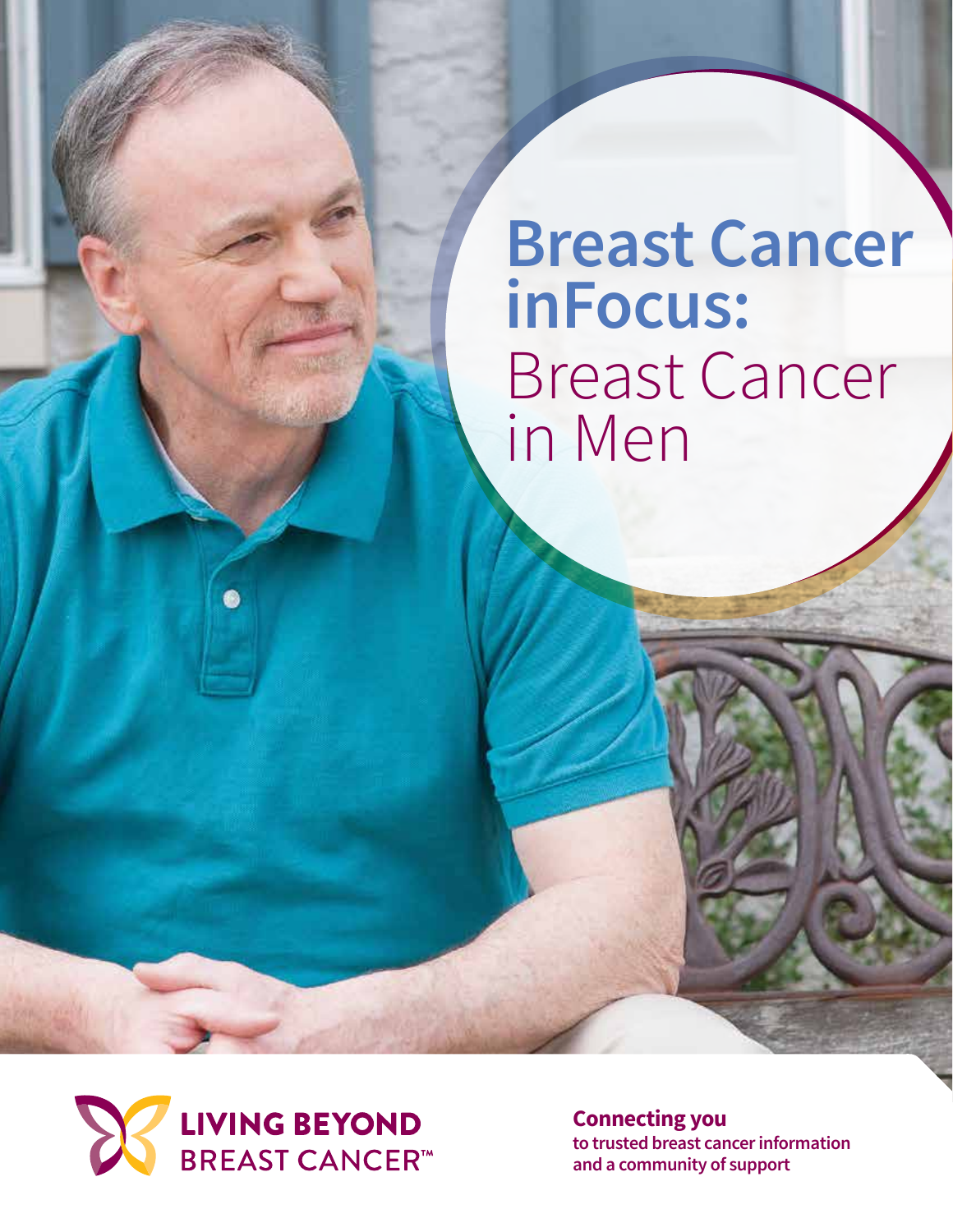While you can't turn around most days without seeing a pink ribbon, or a charity walk or a magazine cover focused on women with breast cancer, information and support for men with breast cancer is much more difficult to find.

Yet while breast cancer is much less common in men than in women, there are still about 2,600 men who will be diagnosed with invasive breast cancer in the United States each year. That's about the same number of men who will play in the NFL this season.

That these numbers seem low may not make you feel better as a man diagnosed with breast cancer. But know that while you may not be part of a very large community, you are not alone in your journey. Your feelings and emotions as a man with breast cancer are shared by thousands of others.

At Living Beyond Breast Cancer, we recognize the unique issues faced by men diagnosed with breast cancer. This guide is meant to serve as a resource to help you cope with your diagnosis and to prepare you for the specific issues you may face in the coming months and years.



If you haven't heard it yet, you probably will. You may have said it yourself the first time you were told that you might have breast cancer. Maybe one of your doctors even said it to you.

**Being a man diagnosed with what is usually considered a "woman's disease" can be lonely**  and sometimes feel embarrassing.

# <span id="page-1-0"></span>"I didn't know men could get breast cancer."



[Read Arnaldo's story](http://malebreastcancercoalition.org/Survivor%20Stories/arnaldo-silva-and-vanessa-silva-welch/)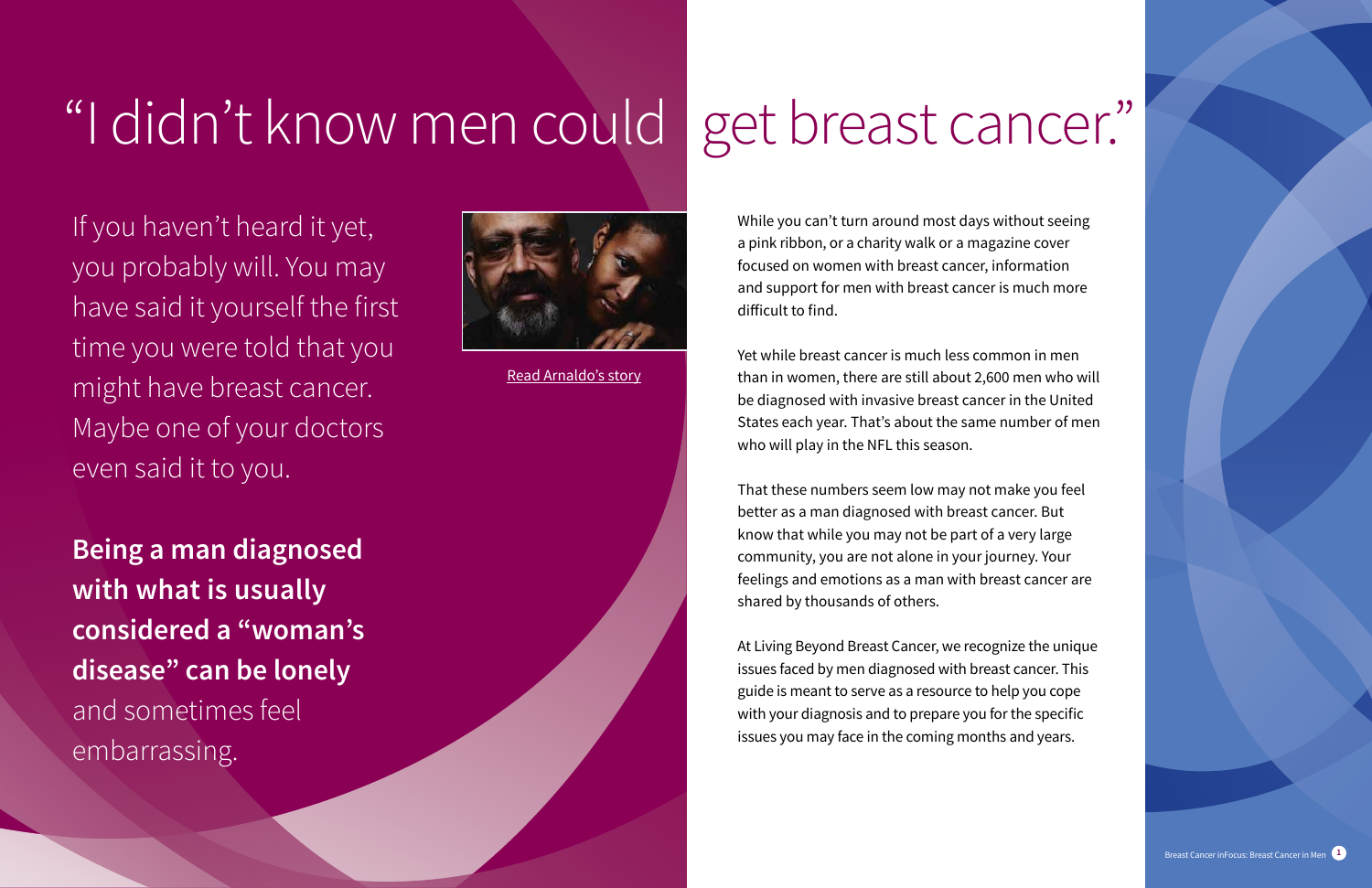**Edward,** *62, was working full-time as an IT professional when he was diagnosed with stage I breast cancer in early 2012. Telling his family, and even some of his friends, was the easy part. Telling his work colleagues? Not so much.*

*"They kept looking at me like I had said the wrong thing. Most of them had never heard of or met a man with breast cancer*  before," says Edward. "I had to explain to them that 'Yes, men can get breast cancer' and 'No, it's not really all that different than women who get breast cancer."

*"The initial reaction was that they were* stupefied," Edward says.

Edward says he was fortunate that his employer was flexible with his *work schedule. Because of his responsibilities, it would have been a*  burden if Edward took a long leave of absence. He worked with his colleagues to find a schedule that made sense.



*"As I was going through chemotherapy, I utilized a combination of sick days, personal days and working at home to stay in the work loop. Some days I was so worn down and would need to leave early if I was feeling too tired. Once everyone understood that I wasn't going to be back to full strength right away, they were pretty*  accommodating," he says.

### OOOOC

### *My Story*

Because there is so little public awareness of male breast cancer, you are probably going to be met with surprised looks by many of the people you tell. It may be a little bit uncomfortable speaking about things at first and explaining that "Yes, men can get breast cancer, too," but it will get easier as time passes.

Ask any man who has been diagnosed with breast cancer about his initial reaction to the news and he'll almost always tell you the same thing — "shock."

While it is possible that you may have known another man with breast cancer before, you likely never thought you would be one of them.

Think about what you want to tell certain people and how much you want to explain. You may want to share more details about your diagnosis and how you are feeling with people you are closer to. Or you may wish to keep much of the information private. While some people may not respond the way you expect, others may surprise you with their support and concern.

It may take time for you to come to grips with your diagnosis. You may not want to tell many people, or anyone at all, for a few days or weeks, and that's OK. But once you get over the initial shock, it's going to be important to build a support network to help you along the way. Your network may be a personal one comprised of friends and relatives, co-workers, or church or other community members, or it may be a professional one of doctors, social workers and therapists. It might be a combination of both.

"[My co-workers] kept looking at me like I [had said th](#page-1-0)e wrong thing. Most of them had never heard of or met a man with breast cancer before."

Section 1: Coping With the News<mark>:</mark><br>A Man With a 'Woman's Disease'

#### **Section 1**

## Coping With the News: A Man With a 'Woman's Disease'

Dealing with any cancer diagnosis is difficult. You likely know people, both men and women, who have dealt with cancer over the years. Maybe it's been a parent, spouse, partner or child who has needed your help and support. Most people are overwhelmed and amazed at how supportive their network of loved ones can be in times of need.

But as a man diagnosed with breast cancer, it may be trickier. Maybe you feel embarrassed or ashamed. Perhaps you feel overwhelmed and isolated.

Every man deals with the initial shock of learning that he has breast cancer in his own way. Not only is there the question of the right approach to treatment, but there is also the worry of, "How am I going to tell people?"

#### **Telling Family, Friends and Colleagues**

<span id="page-2-0"></span>

### [Read Cradale's story](http://malebreastcancercoalition.org/Survivor%20Stories/cradale-waller/)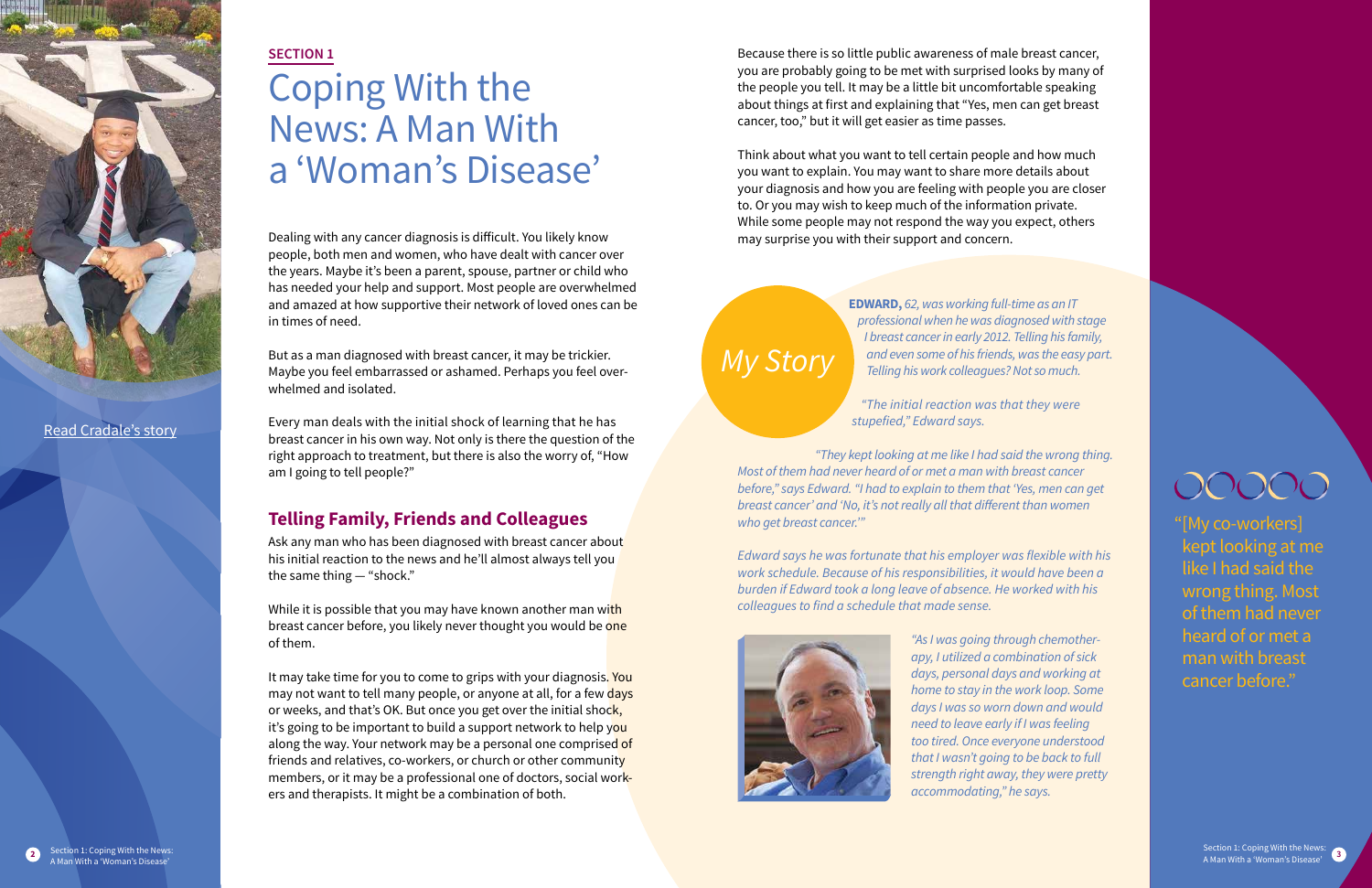How Is Male Breast Cancer Different Than Female Breast Cancer?

1. Men tend to develop breast cancer at an older age than women **— Men are newly diagnosed with breast cancer at an average age of 68 compared to 61 in women. This may be in part because men often delay reporting symptoms.**

2. Men are diagnosed at later stages of disease than women **— About half of all affected men are diagnosed with stage II, III or IV cancer. This again may be tied to delays in reporting symptoms and lack of screening.**



#### 3. Men have a higher rate of hormone receptor-positive cancer than women **—**

**More than 90 percent of all male breast cancers are HR-positive: either estrogen or progesterone receptorpositive, or both. This compares to about twothirds of all female breast cancers. HR-positive disease responds well to hormonal therapy, and some men can avoid other types of treatment.**

*Note: Both men and women naturally make some estrogen and progesterone in their bodies. The natural estrogen found in a man is not unhealthy or unusual.*

## Male Breast Cancer by the Numbers

The approximate number of men in the United States who will be newly diagnosed with invasive breast cancer in 2016, according to the American Cancer Society.

The approximate percentage of breast cancers in men that are hormone receptor-positive, meaning they grow in the presence of estrogen, progesterone, or both. This helps explain why most men will be given hormonal therapies such as tamoxifen.

The approximate average age of men newly diagnosed with breast cancer. This is slightly older than the average age for women.

The odds that children of someone with a *BRCA1* or *BRCA2* gene mutation will have the mutation themselves, making genetic testing crucial for all men diagnosed with breast cancer who have children, especially daughters [\(see page 13](#page-7-0)).

The approximate percentage of breast cancerrelated clinical trials that are open to men. While rules of some clinical trials prevent men from being able to participate, there are still many studies open to men with breast cancer.

The approximate percentage of men with breast cancer that has a genetic link, with *BRCA2* being the most common gene mutation.

The week of October that has been dedicated to male breast cancer awareness. Several states recognize this week, including Pennsylvania, Florida, New Jersey, Massachusetts and Michigan.















### **Section 2** What You Need to Know Today

Many people learn about breast cancer from the news and events that are geared toward getting us closer to "the cure." But in reality, researchers are looking for many different treatments and therapies, because breast cancer is not a single disease but rather a group of diseases.

Breast cancer occurs when normal breast cells grow and reproduce out of control, turning into cancerous, or **malignant**, cells. These malignant cells grow to fill the **ducts** (ductal cancer) or **lobules** (lobular cancer) of the breast. Ductal cancers tend to grow together in a mass, making them somewhat easier to find. Lobular cancers tend to grow in more than one area in the breast. Unlike women, men usually don't have lobules in their breasts, so lobular cancer is very uncommon, accounting for about 1–2 percent of all cases of male breast cancer.

When cancer cells stay inside and fill the walls of the ducts, it is called **in situ** breast cancer or **ductal carcinoma in situ (DCIS)**. Approximately 5–11 percent of men diagnosed with breast cancer will be diagnosed with DCIS. When cells escape through the walls of the ducts and lobules, it is called **invasive** or **infiltrating** cancer. This type of cancer is found in 85–95 percent of all men diagnosed with breast cancer.

At the time of diagnosis, you will likely have little information about the cancer, its behavior, and whether it has traveled beyond your breast. Additional tests may be needed over the next few weeks to learn more.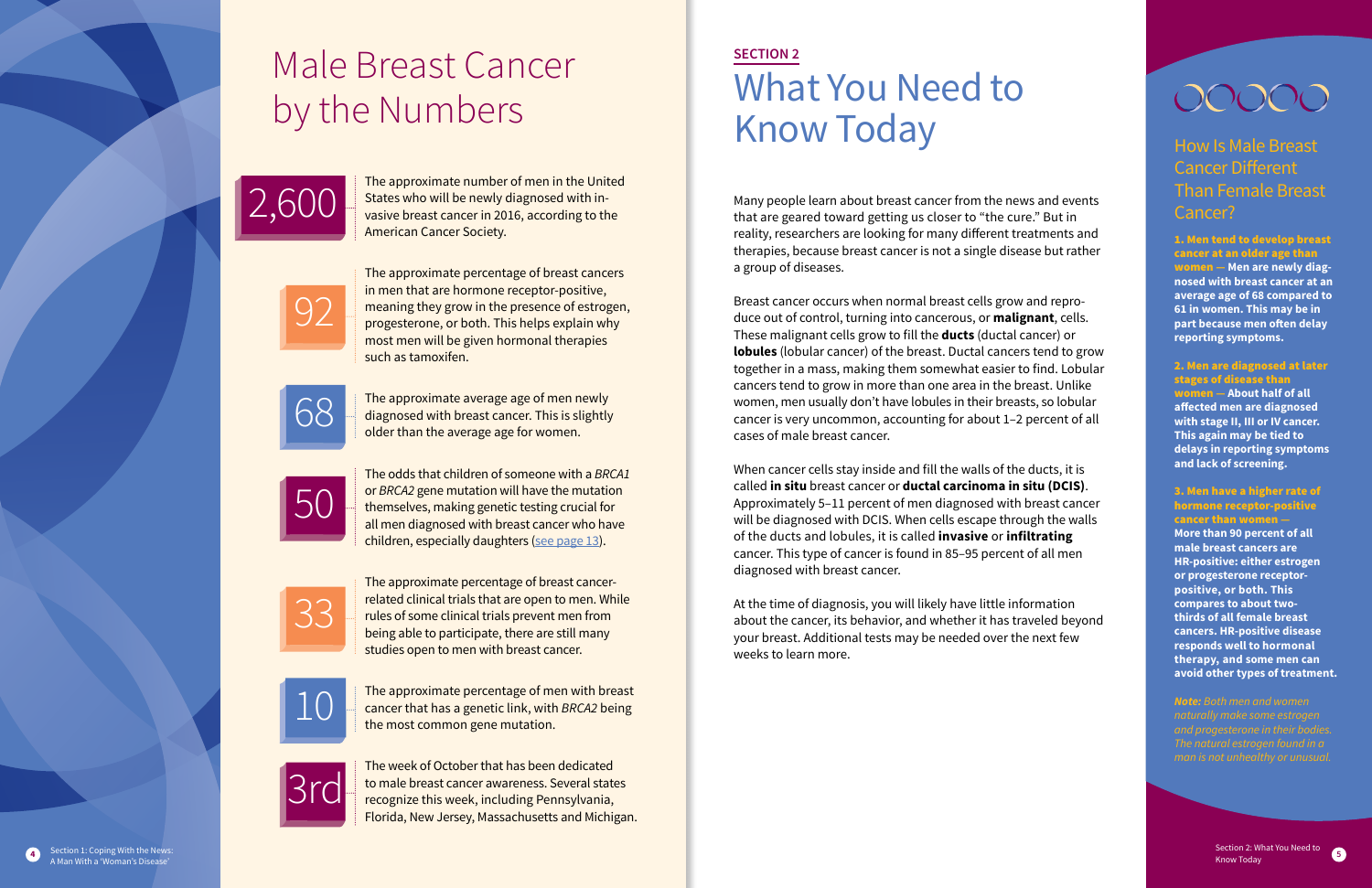#### **How You Will Learn More About the Type of Breast Cancer You Have**

Before you and your doctor consider a treatment plan, more tests will need to be run. You may already know whether the cancer is noninvasive (DCIS) or invasive, based on your biopsy. Now you'll need to learn about the cancer's size and where it is located — whether it is only in the breast or in other parts of the body, too. The information these tests collect will be summarized for you in your **pathology report.**

One of the most common options to learn more involves a **sen tinel lymph node biopsy**, surgery to check for cancer in several lymph nodes in your armpit. A blood test, chest x-ray, CAT scan, MRI, bone scan or PET scan may also be ordered. Taken together, the results of these tests create a profile of the cancer that may help determine next steps.

Learn more about these tests at <u>LBBC.ORG</u>.

#### **Staging the Cancer**

Breast cancer has five stages. In general, the higher the stage, the larger the amount of cancer in the body. Doctors use these stages as one piece of information to predict your chances of survival. It is important to remember that the statistics you'll hear and read about are **averages** for a large group of people. Don't be discouraged by these percentages — everyone is dif ferent, and what is average for the group may not reflect your experience.

**Stage 0** breast cancer is noninvasive, or DCIS. It is confined to the ducts of the breast. Between 5–11 percent of men with breast cancer have stage 0 disease at diagnosis.

**Stage I** breast cancers are invasive cancers. They involve small tumors of 2 centimeters or less in your breast, with no cancer in the lymph nodes. Approximately 35–40 percent of men with breast cancer have stage I disease at diagnosis.

**Stage II** breast cancers are invasive cancers. At this stage, the breast cancer is growing, but is still contained in the breast or has only traveled to the nearby lymph nodes. Approximately 40–45 percent of men with breast cancer have stage II disease at diagnosis.





<span id="page-4-0"></span>

### Questions You May Want to Ask Your Doctor at Diagnosis

- **•In general terms, how would you assess my condition?**
- **•** Are my test results unclear? **Will I need to have anything retested?**
- **• What are my treatment options? What are the pros and cons of each?**
- **• How will you check for signs of cancer spread?**
- **• What is your experience with male breast cancer? Have you treated male breast cancer before?**
- **• Do you know a local doctor with expertise in male breast cancer?**
- **• How many male breasts have you operated on?**
- **• Will you be doing the surgery or will someone else be assisting you?**
- **• What are the differences between operating on a female breast compared to a male breast?**
- **• Would you be willing to con sult with a doctor who has treated male breast cancer in the past?**

Section 2: What You Need to Know Today

**Stage III** breast cancers are invasive cancers. This stage includes large tumors or tumors with growth into nearby skin or muscle, and cancers that spread to more lymph nodes under the arm or in the chest wall. Approximately 10 percent of men with breast cancer have stage III disease at diagnosis.

**Stage IV** breast cancers, or **metastatic** cancers, are invasive cancers that have spread beyond the breast and nearby lymph nodes to other parts of the body. Breast cancer most commonly spreads to the bones, liver, lungs and brain, but it can affect any organ and tissue. Approximately 5 percent of men with breast cancer have stage IV disease at diagnosis.

Breast cancer has five stages, ranging from stage 0 to stage IV. Doctors use these stages to describe the extent of cancer in your body. This helps with predicting long-term survival and deciding on best treatments.

#### [Read Michael's story](http://malebreastcancercoalition.org/Survivor%20Stories/michael-kovarik/)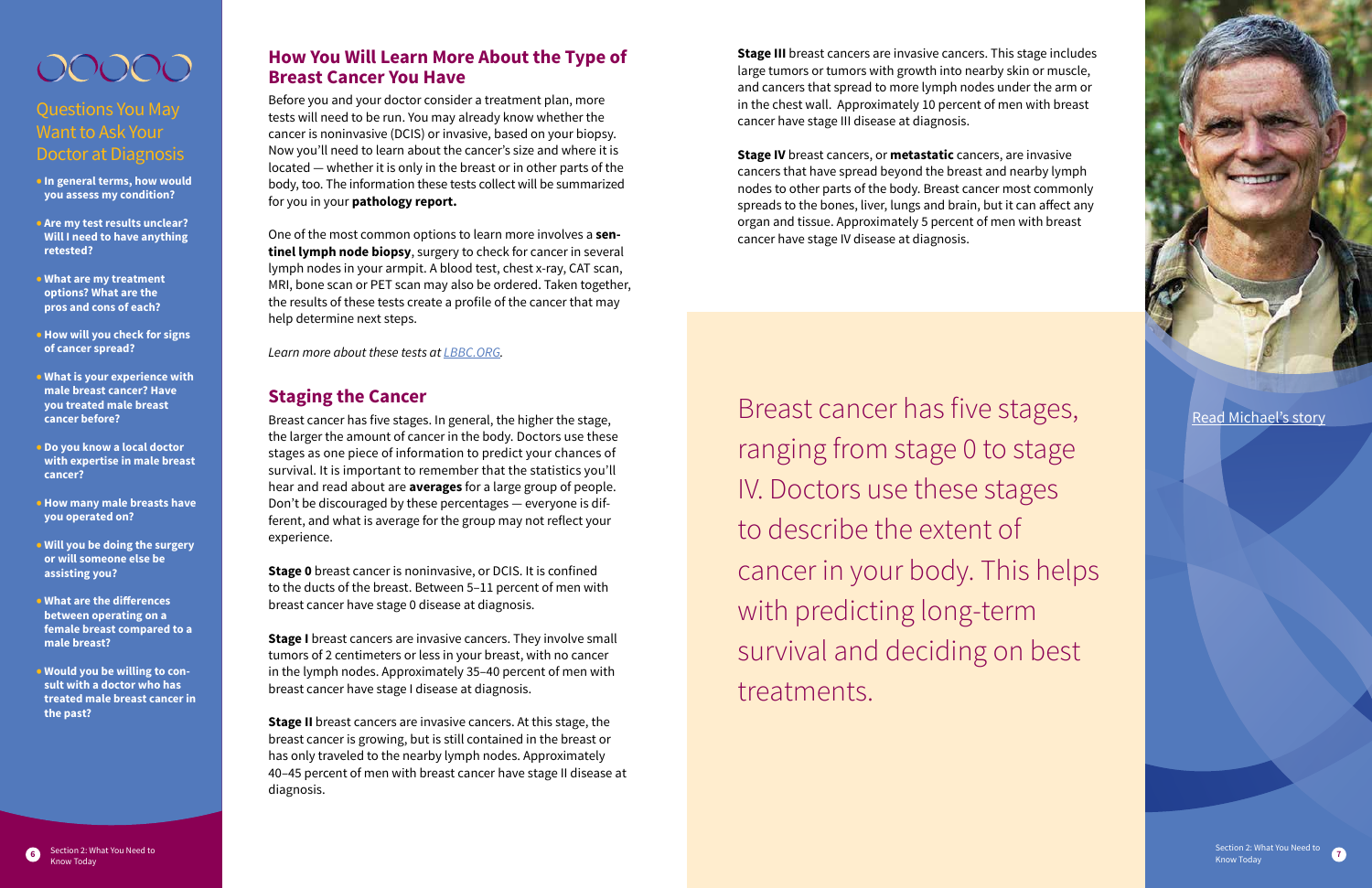### **A Word on Clinical Trials**

While only about one-third of all open clinical trials in breast cancer include men, this still leaves a large number of options for you to consider. You can learn more about clinical trials by talking with your doctor, and visiting **LBBC.ORG** or <u>[ClinicalTrials.gov](https://clinicaltrials.gov)</u>.

Clinical trials are important for progress to be made in medicine, and they may be valuable for you. **Clinical trials** are studies that test how well new therapies, medicines or treatments work, and whether they are safe and effective. Some of these new options may be better than what is now available, or they may be equally effective with fewer side effects.

Male-only clinical trials in breast cancer continue to be rare, but researchers are taking steps to change that. One international group of experts is working on a 3-part study to better under stand the disease and how it should be treated. The group's goal is to take what they learn in the first two parts of the study to design a clinical trial exclusively for, and about, men with breast cancer.

### **SECTION 3** Treatment Basics

### **Should I Get a Second Opinion?**

Getting a second opinion on your diagnosis and treatment options may give you peace of mind that you are making the right decisions. You may find that one doctor has a very differ ent opinion than the other, and you may have to make the final decision about which treatment course to pursue. It is helpful to think about your medical and emotional needs when making any decision.

You may want to bring someone with you to your appointments to get a second perspective. That person may hear or interpret something differently than you do.

It is important that you don't feel "stuck" with your doctor. Not many doctors have seen or treated more than a handful of men with breast cancer, so they may not be able to answer all your questions. It is important to find a doctor you feel comfortable with for the long-term.

There are two parts to breast cancer treatment: local therapy and systemic therapy. **Local therapy** is used to treat the disease in the breast and nearby lymph nodes. **Systemic therapy** is used to attack cancer cells throughout the body that may have traveled outside the breast to other sites.

Options for local therapy include surgery (**mastectomy** or **lumpectomy**) and **radiation therapy**. These are sometimes offered together, although surgery alone is sometimes enough. Each case is unique, and your treatment plan will depend on your specific symptoms and your comfort with each option.

Systemic therapy includes **chemotherapy**, **hormonal therapy** and **targeted therapy**. Your systemic therapy options depend on the type of breast cancer you have and the likelihood it will come back, or **recur**, in the breast or somewhere else.

### **Should I Consider Reconstructive Surgery?**

Some women choose breast reconstruction after a mastectomy. This is also an option for men.

If you are concerned about your appearance, talk to your doctor about it. After mastectomy or lumpectomy, you may be hesitant to remove your shirt at the beach or in the gym locker room, and you may consider reconstructive surgery. There are other options as well — some men get a simple tattoo of a nipple to make them feel less self-conscious.

### What Is Different About Treating Breast Cancer in Men?

**Because men get breast cancer far less often than women, most of what we know about treat ment comes from clinical trials involving mostly or only women. This is good and bad — good because tens of thousands of people before you have taken part in studies, and bad because there are little data specific to men. Though male breast cancer** 

**seems well managed by thera pies for female breast cancer, there are some differences in how men with breast cancer are treated:** 

**1. Because men typically have less breast tissue than women, mastectomies are more common — Most men diagnosed with breast cancer will have a mastectomy, surgery to remove the whole breast. E x perts believe that less than 14 percent of men have lumpecto my, surgery to remove only the tumor and a small amount of tissue around it.**

**2. Men are more likely to receive hormonal therapy — This is tied to the higher rate of hormone receptor-positive breast cancer in men. Between 75–95 percent of men will receive either tamoxifen or an aromatase inhibitor as part of treatment.**

<span id="page-5-0"></span>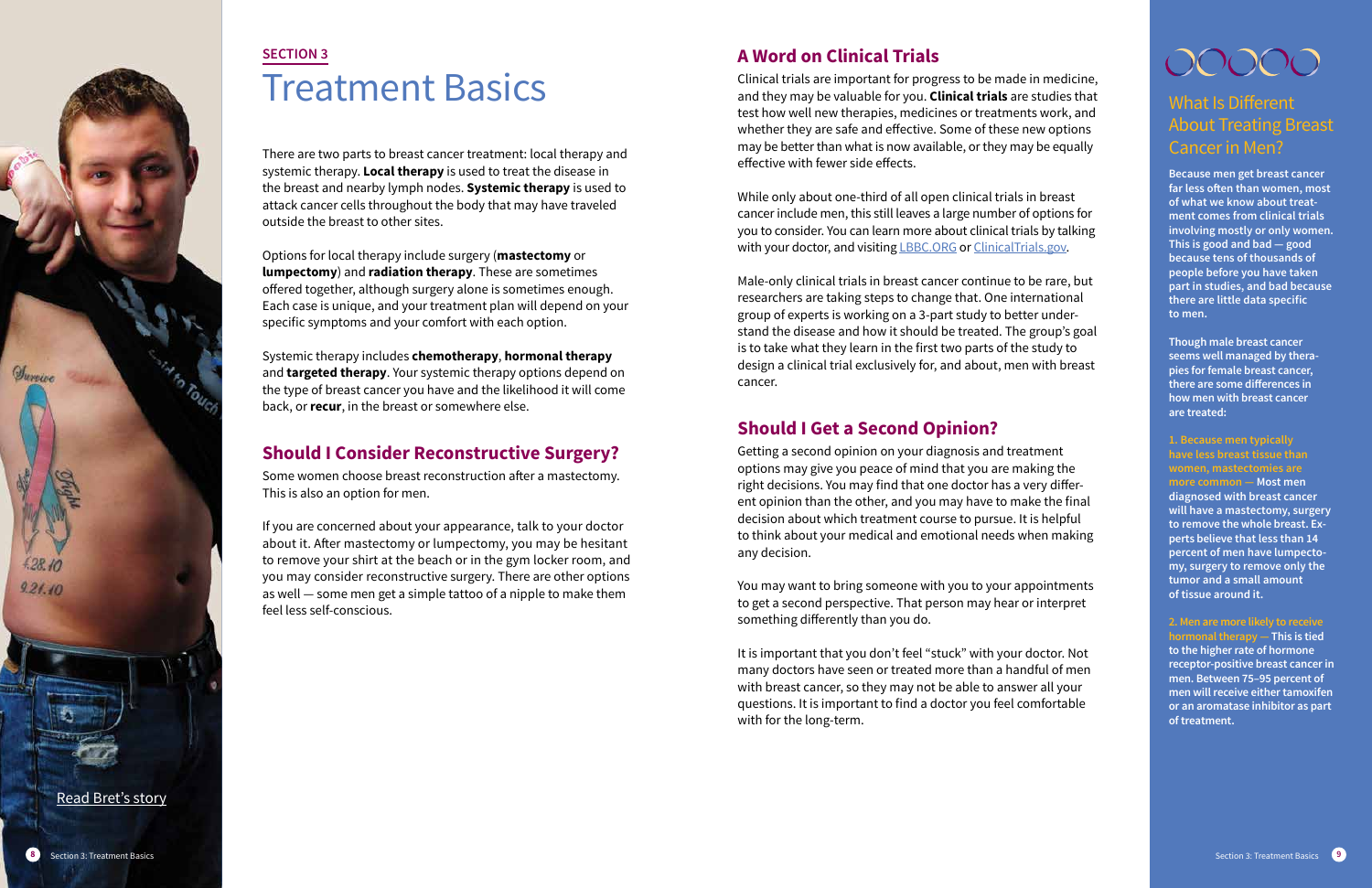### Questions You May Want to Ask Your Doctor Before Surgery

- **• Should I stop any other medicines I take before surgery? Are there risks if I choose not to?**
- **•Is a lumpectomy an option for me?**
- **• What are the risks and possible complications of surgery?**
- **•Is there anything I need to do to prepare for surgery?**
- **• How long is the operation likely to take?**
- **• How will you manage any pain I have after surgery?**
- **• What will my recovery period be like?**
- **• Am I going to need physical therapy after my surgery?**
- **• What are some common post-surgical side effects I might have? Which are short-term and which may be longer term?**
- **• When will I know the results of my surgery?**
- **• What will my scar look like? Am I at risk of developing lymphedema?**

**SCOTT** is the son of a surgeon. Still, when he was told by his *doctors at age 44 that he had breast cancer, he was at a loss for words.* 

You should discuss your options with your doctors to decide which surgery will be best for you.

*"I was by myself with an internist, and he had a very concerned look on his face when he came into the room with the*  results of my biopsy," Scott says. "That's when the freaking out *time started. The only question I could come up with was about the treatment for breast cancer. I wasn't in a position to ask any good questions, especially since I was all alone. It wasn't until I was able to*  sit down with an oncologist that I was able to ask better questions."

> Most men with breast cancer have surgery of some type. In a **modified radical mastectomy**, which is the most common breast cancer surgery for men, all your breast tissue and most lymph nodes under your arm will be removed. About 70 percent of all men with breast cancer have this kind of surgery.

*During his initial treatment, which included a mastectomy and chemotherapy, Scott didn't do much independent research about*  the chances of a recurrence. He relied instead on the advice and *guidance of his oncologist. When he learned about 5 years later that his cancer had spread to his lungs, that all changed.*

> Since the male breast is generally smaller than the female breast and has less tissue below the nipple, cancer often spreads more easily to the nipple or skin. This requires a greater amount of surgery.

Still, some men will only need a **simple mastectomy**, which does not remove underarm lymph nodes or muscle tissue from beneath the breast, or a **lumpectomy**, where only part of the breast is removed. Others may need a **radical mastectomy**, a more extensive operation that removes the entire breast, underarm lymph nodes, and the chest wall muscles under the breast.

*"That's when I became compulsive about learning everything that*  I could to increase my longevity and quality of life," Scott says.

*"Initially, I was just trying to get my life back to normal as quickly as I could. But once I was diagnosed with metastatic disease, I knew I*  needed to take things a lot more seriously."

So what would Scott have done differently?

"I definitely would have gotten a second opinion to either confirm the first one or even to give me another set of options," Scott says. *"I would also have gotten a second opinion during the follow-up*  care after my mastectomy and chemotherapy.

"I would have enlisted the help of an excellent internist at the very *beginning of my treatment. I discovered that chemotherapy can*  cause side effects that are best diagnosed and treated by an inter*nist, including, in my case, hypertension and hypothyroidism.*



*"It can be a lot of work to remain positive as you are going through treatment, especially when you have metastatic disease, so it's important to try not to isolate yourself. I was told by one woman I met who ran a breast cancer support group that they weren't interested in having men, which unfortunately happens, but there are people and*  channels that will welcome you."

### **Some Specifics About Surgery**

You should discuss your options with your doctors to decide which surgery will be best for you, as well as whether you need radiation therapy afterward.

In addition to post-surgical pain and temporary swelling, the most common side effects of surgery include bleeding and infection at the site of the surgery, a buildup of blood in the wound, called a **hematoma**, or a buildup of clear fluid in the wound, called a **seroma**.

## <span id="page-6-0"></span>*My Story*

### 00000

"I wasn't in a position to ask any good questions, especially since I was all alone. It wasn't until I was able to sit down with an oncologist that I was able to ask better questions."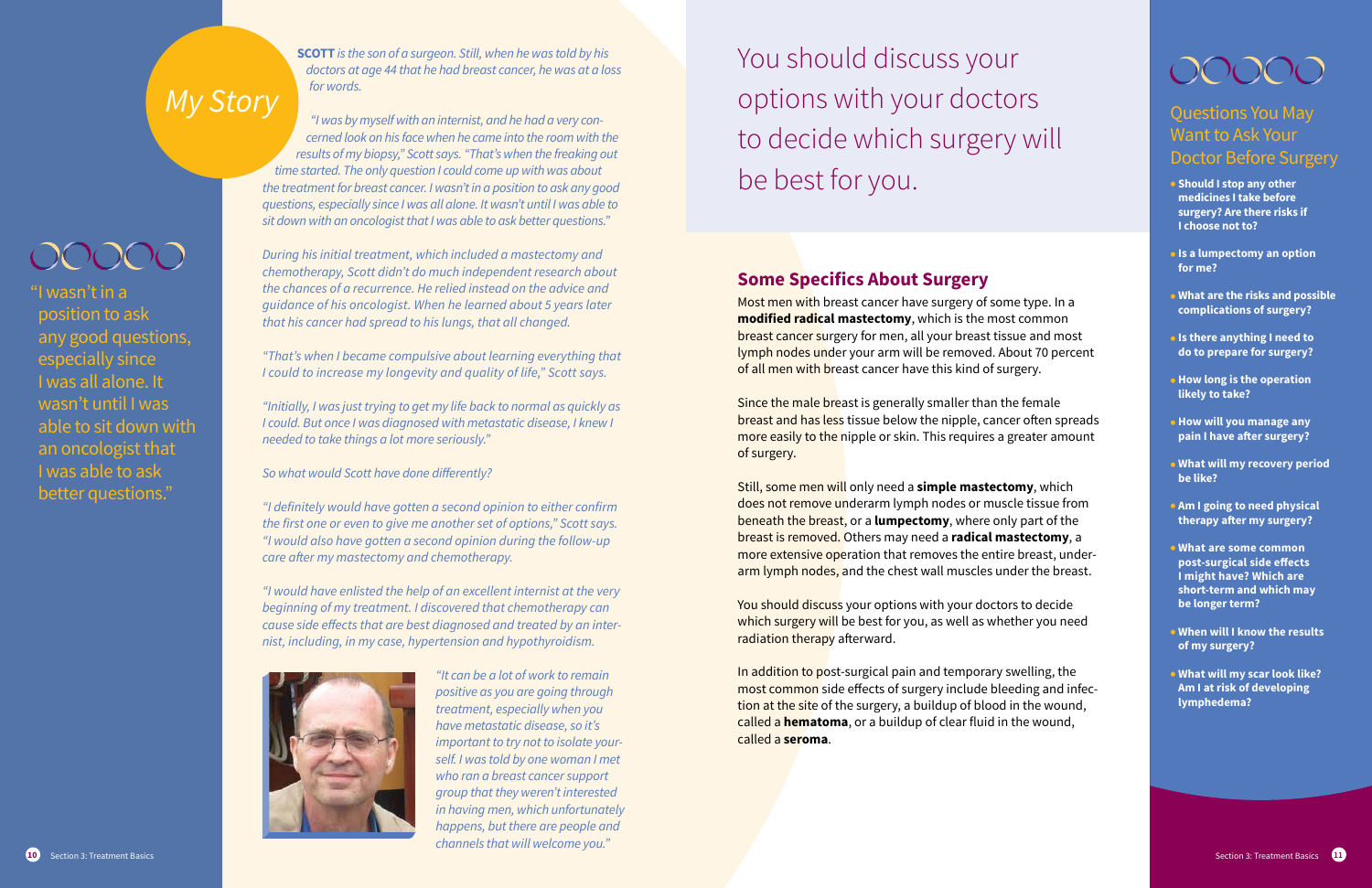A talk therapist, especially one who specializes in couples' issues, may be helpful.



#### **SECTION 5**

## Genetics and Family Risk

About 10 percent of men diagnosed with breast cancer have a breast cancer-related genetic mutation, most commonly in the *BRCA1* or *BRCA2* gene. Though everyone has the *BRCA1*  and *BRCA2* genes, errors in the genes, called **mutations**, are linked to hereditary breast cancer. In all people, only a small percentage of diagnosed breast cancers are related to gene mutations.

There are important factors that need to be weighed if you or any of your children test positive for *BRCA1*, *BRCA2* or another gene mutation that has been linked to breast or ovarian cancer. For more information, read our *Guide to Understanding Genetics*  and Family Risk at LBBC.ORG.

About 5–10 percent of all men with the *BRCA2* mutation and up to 5 percent with the *BRCA1* mutation will be diagnosed with breast cancer. Rates of risk are significantly higher among women with these mutations.

Genetic counseling is recommended for all men with breast cancer, and is vital for those with children, especially daughters. If you test positive for a *BRCA1* or *BRCA2* mutation, you should encourage your adult children and siblings to consider genetic counseling and testing.

<span id="page-7-0"></span>

#### **SECTION 4**

## Sexuality and Fertility Issues

A diagnosis of breast cancer doesn't mean the end of a healthy sex life. But you may experience side effects from hormonal therapy that impact your sexual performance. Many men being treated for breast cancer report difficulty maintaining an erection or reaching orgasm, or simply reduced overall sexual desire.

Medicines for erectile dysfunction such as sildenafil citrate (Viagra) or tadalafil (Cialis) may help and are often prescribed for men with breast cancer. A talk therapist, especially one who specializes in couples' issues, may also be helpful if you or your partner has specific issues or concerns.

If you are interested in having future children, you may want to consider sperm banking before starting chemotherapy. Sperm samples can be frozen and stored for years after collection. You can look online to find a sperm bank near you.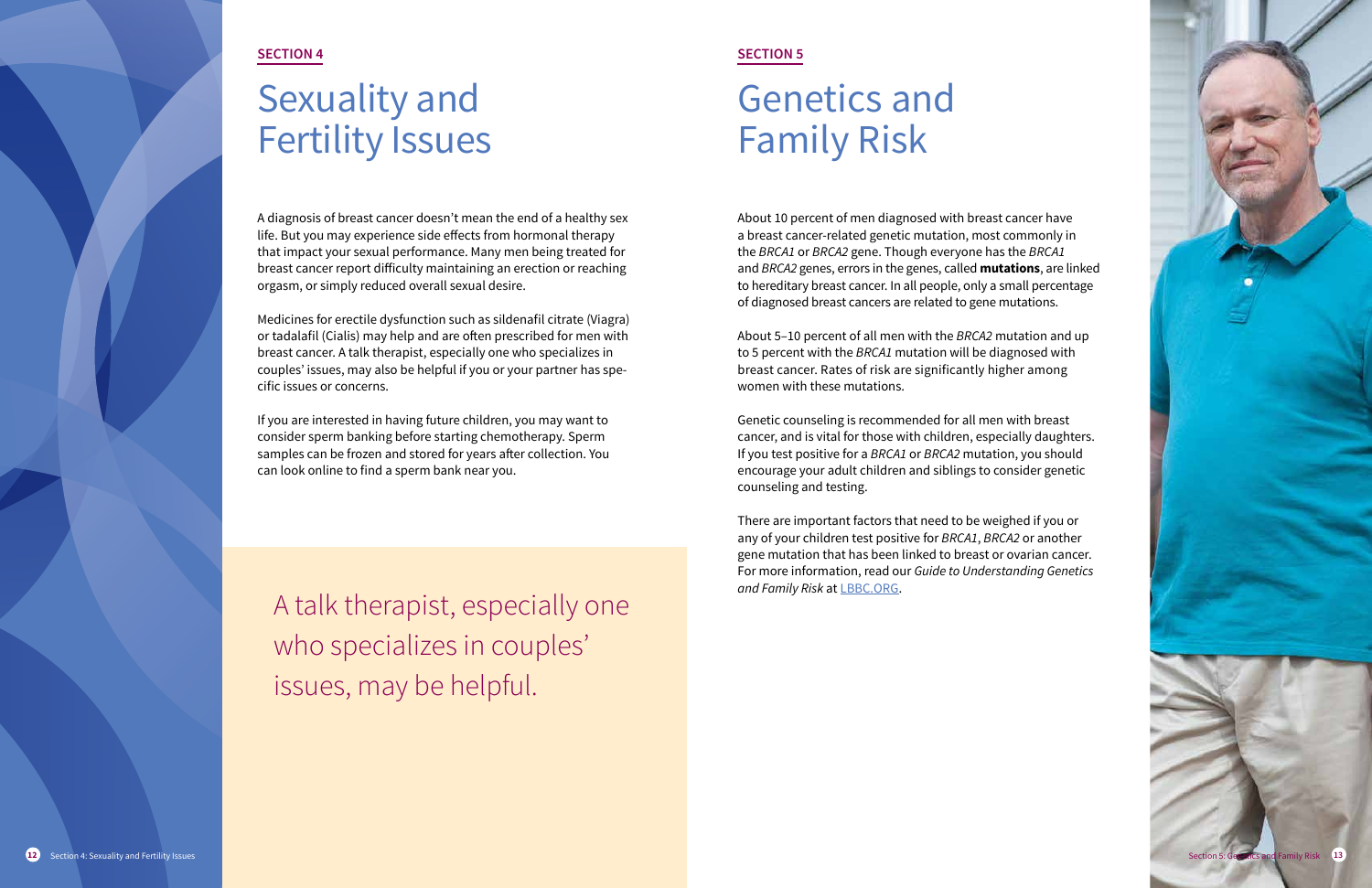*As an Ashkenazi Jew with two adult daughters, one of*  the most significant concerns for **Bob**, 70, after he was *diagnosed with breast cancer was whether he would test positive for a* BRCA1 *or* BRCA2 *gene mutation.* 

*Ashkenazi Jews trace their ancestral roots to Central or*  Eastern Europe. They have been shown in studies to have a *higher prevalence of BRCA mutations than the average population (the same holds true for people of Icelandic, Norwegian and Dutch descent).*

*Children of people with a* BRCA1 *or* BRCA2 *mutation have a 50*  percent chance of inheriting the mutation themselves. Having this *information is very important for women whose fathers have a mutation, as as 55–65 percent of women who inherit a* BRCA1 *mutation and 45 percent of women who inherit a* BRCA2 *mutation develop breast cancer by age 70. The risk of developing ovarian cancer is also greater among women with one or both of these mutations.*

The emotional and psychological toll of being a man diagnosed with breast cancer may be the most difficult hurdle to overcome. Women with breast cancer are highly visible and the spotlight is always going to be mostly focused on them.

"That was actually my biggest source of anxiety," Bob says. "As difficult as it was being diagnosed with breast cancer myself, *I was even more concerned that I might have a mutation that I* 



passed on to my daughters."

Still, there are growing efforts to make the public aware that men can also get breast cancer. Online and in-person support communities are much more visible than they were even 5 years ago. So although you may come across breast cancer groups that aren't interested in having men join their "circle of sisters," there are options if you'd like to talk to other men with breast cancer or cancer in general. Your doctor or a social worker at your treatment center may be able to connect you with someone to speak to. There are also support communities attached to many of the websites focused on male breast cancer included in the Resources insert of this guide.

*Bob said that there was no decision to be made about getting a genetic test, even if insurance decided not to cover it*  (it did). He simply had to know. He tested negative for each BRCA *mutation and could reassure his daughters that they could breathe easier.*

## *My Story*

### 00000

"As difficult as it was being diagnosed with breast cancer myself, I was even more concerned that I might have a mutation that I passed on to my daughters."

#### **SECTION 6**

## Feeling Blue in a World of Pink

#### **Becoming a Public Advocate**

Many media outlets have written or filmed recent human interest stories focusing on men. There are several documentaries being filmed that trace the lives of men with breast cancer. If you are interested in spreading the word about male breast cancer, get in touch with your local media outlets. It can be beneficial to share your story and feel like you are helping others.

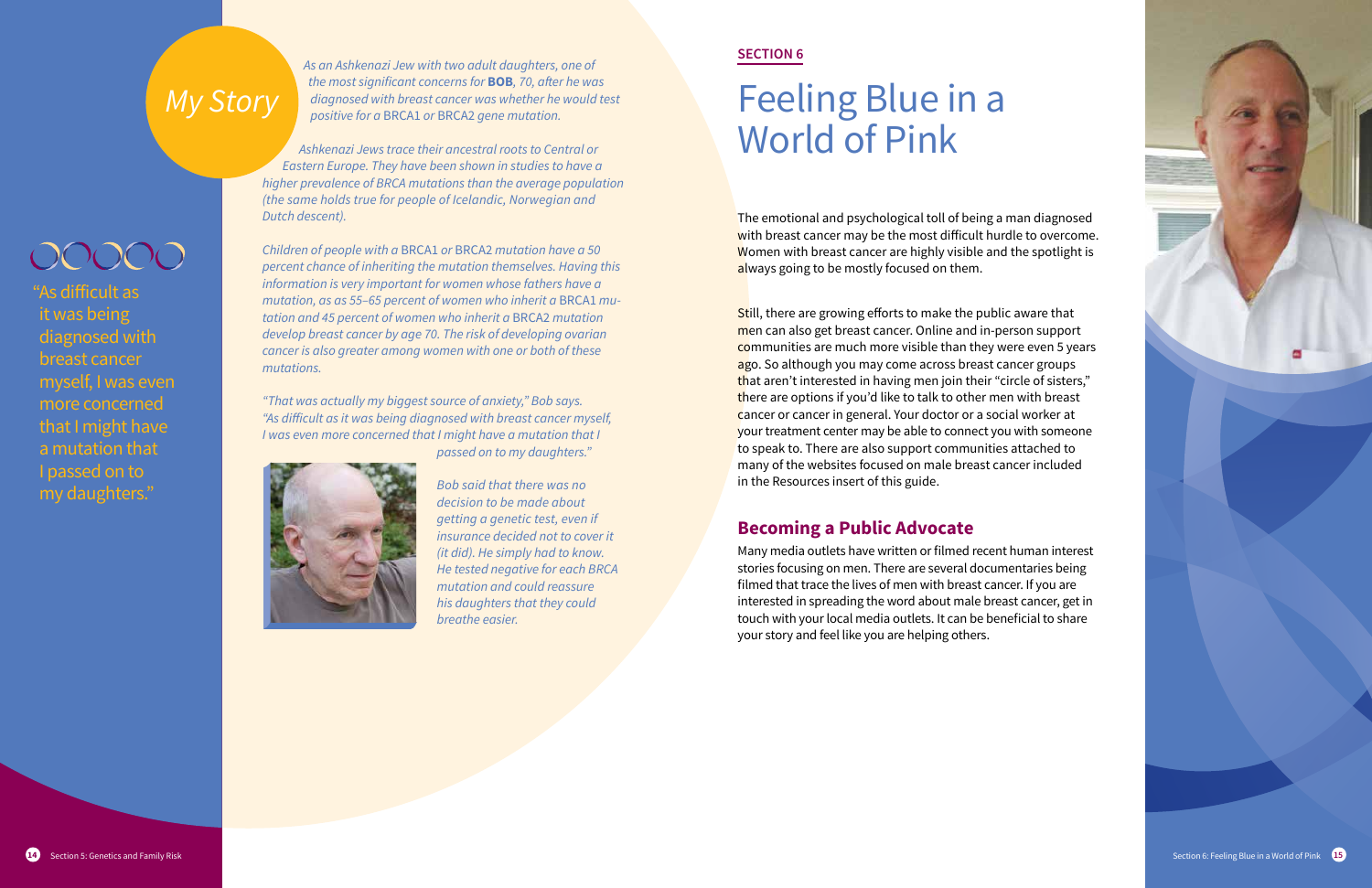This brochure is designed for educational and informational purposes only, as a resource to individuals affected by breast cancer. The information provided is general in nature. For answers to specific healthcare questions or concerns, you should consult your healthcare provider, as treatment for different people varies with individual circumstances. The content is not intended in any way to substitute for professional counseling or medical advice.

*From the outside, GERRY, 68, doesn't stand out when he's* sitting in a restaurant booth with six other men during *their semi-regular meetings of the Man-to-Man breast*  cancer support group outside San Francisco. His specific issues, though, are quite unique.

> ©2016 Living Beyond Breast Cancer, 1st Edition.

"But after I couldn't find a local support group of male breast can*cer patients, this group popped up. I contacted the guy in charge and he told me that I was welcome to stop by. It's just been a nice*  way to talk about it to other people."

> "You can't hide from it and pretend that this isn't happening," says Gerry. "Everyone needs someone *to support them, whether that's a family member or someone else. Otherwise, it's very easy to let everything get you down, which*  simply isn't healthy."

*While the others share stories of providing support to their spouses undergoing treatment for breast cancer, Gerry is the one talking about his journey as a person with breast cancer.*

*"I initially tried to contact several other men who had been diag*nosed with breast cancer, but they all wanted to be left alone," *Gerry says. "Maybe it was because they were ashamed to have*  a 'woman's disease' — I don't really know.

*Since then, Gerry has served as a resource for a handful of other men in his area who have been newly diagnosed with breast cancer.*



## *My Story*

### COOOO

#### Author

#### **Scott Kober**

#### LBBC Staff

**Nicole Katze, MA,** *editor* **Josh Fernandez,** *reviewer* **Kevin Gianotto,** *reviewer* **Janine E. Guglielmino, MA,** *reviewer*

#### Special thanks to the following people for contributing their time and expertise

**William F. Anderson, MD, MPH National Cancer Institute Division of Cancer Epidemiology & Genetics Bethesda, Maryland**

**Sharon H. Giordano, MD, MPH University of Texas MD Anderson Cancer Center, Houston, Texas**

**Catherine Creme Henry Advocate, Washington D.C.** 

**Kathryn J. Ruddy, MD Mayo Clinic, Rochester, Minnesota**

#### And for sharing their personal stories

**Gerard Bourguignon, PhD, Mill Valley, California Robert Gordon, Philadelphia, Pennsylvania Harvey Singer, Honeoye Falls, New York Edward Smith, Ardmore, Pennsylvania Vicki Wolf, for HIS Breast Cancer Awareness Foundation, Philadelphia, Pennsylvania**

*We dedicate this guide to the memory of Scott Cotlar, who died in November*  2015 after living 7 years with metastatic breast cancer. LBBC is proud to honor *Scott's dedication to helping others through his contributions to this brochure. Read more about Scott on [page 10](#page-6-0).*

*Living Beyond Breast Cancer would like to thank the Male Breast Cancer Coalition, which provided the photo of Arnaldo and Vanessa, on the [inside](#page-1-0) [cover page;](#page-1-0) of Cradale Waller, on [page 2;](#page-2-0) of Michael Kovarik, on [page 7](#page-4-0); and of Bret Miller, on [page 8](#page-5-0). To learn more about these men, visit the Male Breast Cancer Coalition online at [malebreastcancercoalition.org](http://malebreastcancercoalition.org).*

Creative Development **BECK Photography Masters Group Design**

"Everyone needs someone to support them, whether that's a family member or someone else. Otherwise, it's very easy to let everything get you down, which simply isn't healthy."

> Tell us what you think of *Breast Cancer InFocus: Breast Cancer in Men.*

#### **Thank you**

for helping Living Beyond Breast Cancer improve our programs and services.

#### Fill out our online survey today for a chance to **win a \$25 gift card!**

**visit: surveymonkey.com/r/2016LBBC**

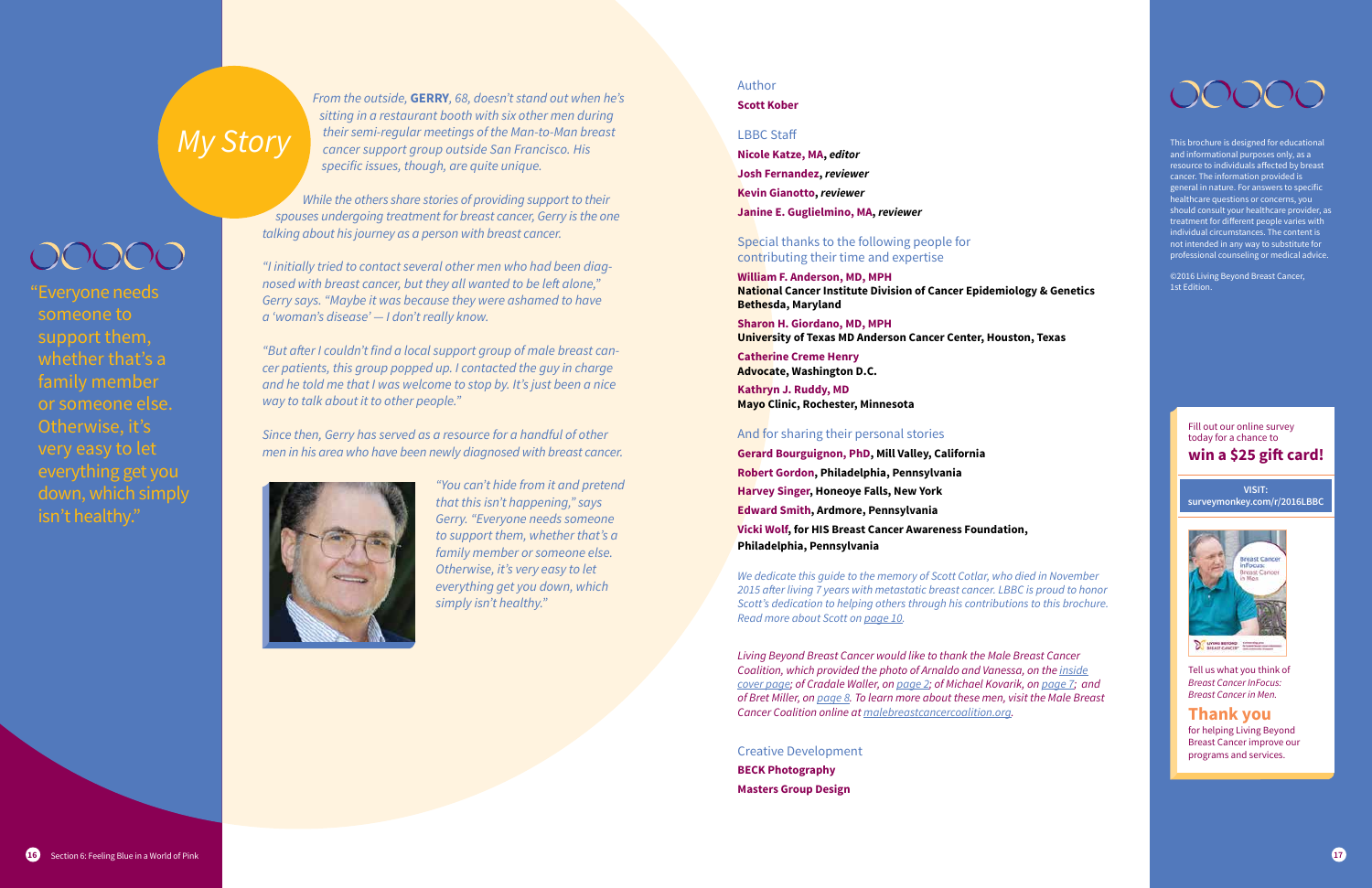

(855) 807-6386 LBBC.ORG